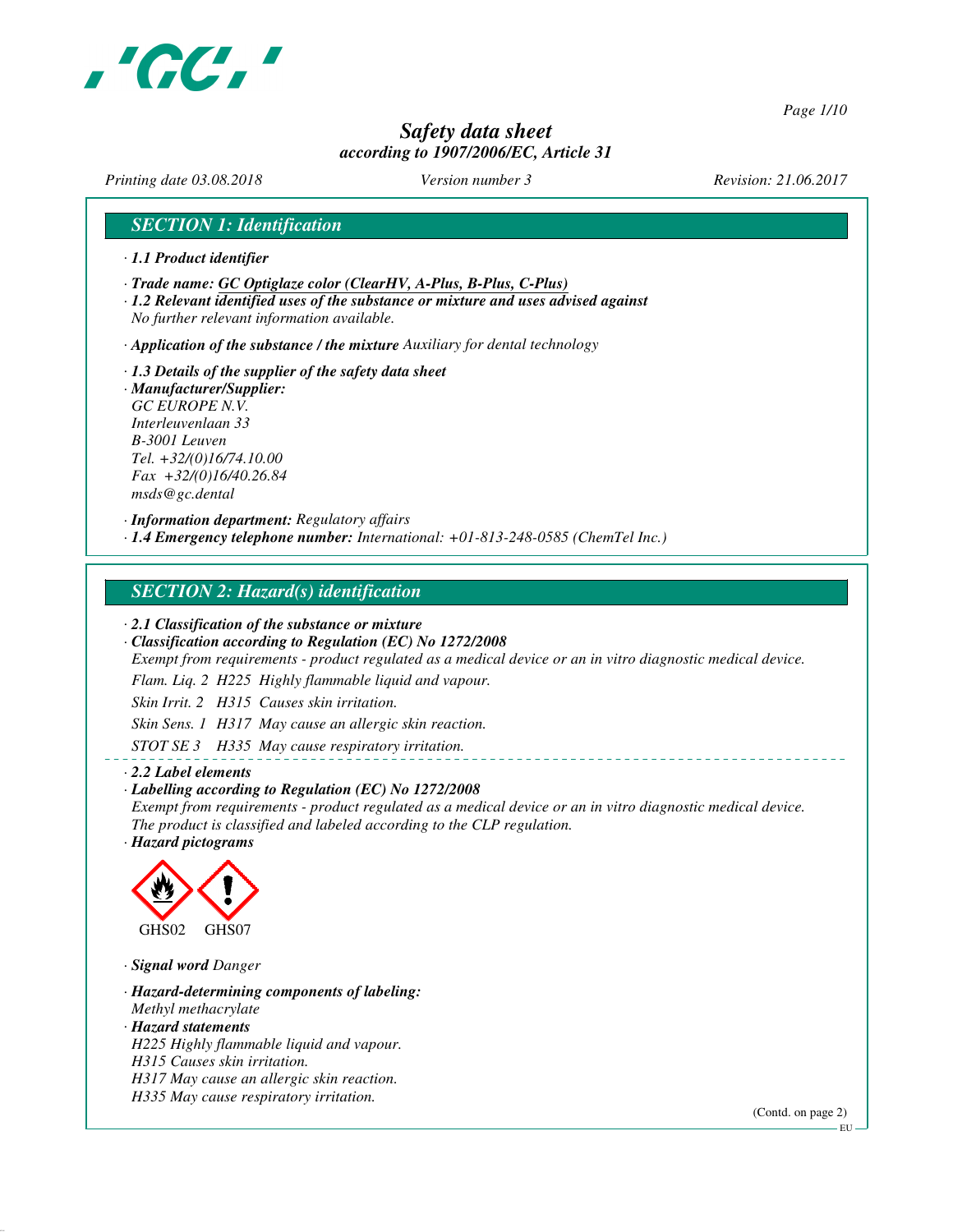*Printing date 03.08.2018 Version number 3 Revision: 21.06.2017*

## *Trade name: GC Optiglaze color (ClearHV, A-Plus, B-Plus, C-Plus)*

|                                                              | (Contd. of page 1)                                                                                                         |
|--------------------------------------------------------------|----------------------------------------------------------------------------------------------------------------------------|
| $\cdot$ Precautionary statements                             |                                                                                                                            |
| P <sub>210</sub>                                             | Keep away from heat, hot surfaces, sparks, open flames and other ignition sources. No<br>smoking.                          |
| P <sub>272</sub>                                             | Contaminated work clothing should not be allowed out of the workplace.                                                     |
| P <sub>280</sub>                                             | Wear protective gloves / eye protection / face protection.                                                                 |
|                                                              | P303+P361+P353 IF ON SKIN (or hair): Take off immediately all contaminated clothing. Rinse skin with water<br>[or shower]. |
| P <sub>405</sub>                                             | Store locked up.                                                                                                           |
| <i>P501</i>                                                  | Dispose of contents/container in accordance with local/regional/national/international<br><i>regulations.</i>              |
| $\cdot$ 2.3 Other hazards                                    |                                                                                                                            |
|                                                              | $\cdot$ Results of PBT and vPvB assessment                                                                                 |
| $\mathbf{D}\mathbf{D}\mathbf{T}$ , $N_{\alpha t}$ annlicable |                                                                                                                            |

*· PBT: Not applicable. · vPvB: Not applicable.*

# *SECTION 3: Composition/information on ingredients*

## *· 3.2 Chemical characterization: Mixtures*

*· Description:*

*Only substances required to be mentioned according to Annex II of regulation 1907/2006 are listed. Information on the other substances that may be present can be obtained upon request.*

| $\cdot$ Dangerous components:                                                                            |                                                                              |             |  |
|----------------------------------------------------------------------------------------------------------|------------------------------------------------------------------------------|-------------|--|
|                                                                                                          | 80-62-6 Methyl methacrylate                                                  | $25 - 50\%$ |  |
|                                                                                                          | Flam. Liq. 2, H225; Skin Irrit. 2, H315; Skin Sens. 1, H317; STOT SE 3, H335 |             |  |
|                                                                                                          | $75980-60-8$ diphenyl(2,4,6-trimethylbenzoyl)phosphine oxide                 | $1 - 2.5\%$ |  |
|                                                                                                          | [Repr. 2, H361f]                                                             |             |  |
| $\cdot$ <b>Additional information:</b> For the wording of the listed hazard phrases refer to section 16. |                                                                              |             |  |

*SECTION 4: First-aid measures*

#### *· 4.1 Description of first aid measures*

*· General information:*

*Immediately remove any clothing soiled by the product. If symptoms persist consult doctor.*

*· After inhalation:*

*Supply fresh air. If required, provide artificial respiration. Keep patient warm. Consult doctor if symptoms persist. Take affected persons into fresh air and keep quiet.*

*· After skin contact:*

*Immediately wash with water and soap and rinse thoroughly.*

- *Seek medical treatment.*
- *If skin irritation continues, consult a doctor.*
- *· After eye contact:*

*Rinse opened eye for several minutes under running water.*

*If symptoms persist consult doctor.*

#### *· After swallowing:*

*Rinse out mouth and then drink plenty of water.*

- *If symptoms persist consult doctor.*
- *· 4.2 Most important symptoms and effects, both acute and delayed Allergic reactions*

(Contd. on page 3)

**EU**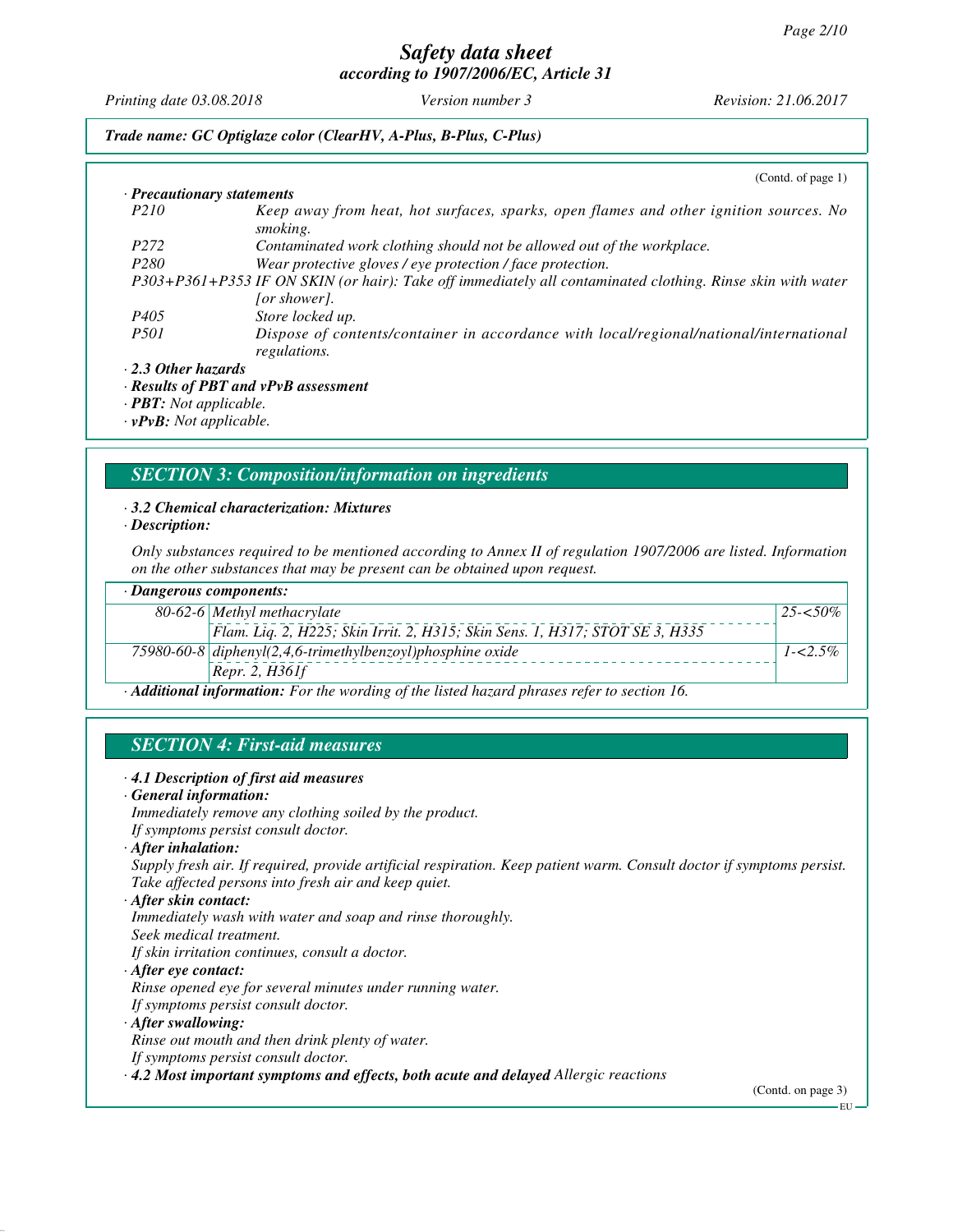# *Safety data sheet*

*according to 1907/2006/EC, Article 31*

*Printing date 03.08.2018 Version number 3 Revision: 21.06.2017*

(Contd. of page 2)

*Trade name: GC Optiglaze color (ClearHV, A-Plus, B-Plus, C-Plus)*

# *· 4.3 Indication of any immediate medical attention and special treatment needed*

*No further relevant information available.*

## *SECTION 5: Fire-fighting measures*

#### *· 5.1 Extinguishing media*

- *· Suitable extinguishing agents: CO2, sand, extinguishing powder. Do not use water.*
- *· For safety reasons unsuitable extinguishing agents: Water*
- *· 5.2 Special hazards arising from the substance or mixture Formation of toxic gases is possible during heating or in case of fire. · 5.3 Advice for firefighters*
- *· Protective equipment: Wear self-contained respiratory protective device.*
- *· Additional information*

*Dispose of fire debris and contaminated fire fighting water in accordance with official regulations.*

## *SECTION 6: Accidental release measures*

| Remove persons from danger area.                |                                                                   |
|-------------------------------------------------|-------------------------------------------------------------------|
| Keep away from ignition sources                 |                                                                   |
|                                                 | Wear protective equipment. Keep unprotected persons away.         |
| Avoid contact with the eyes and skin.           |                                                                   |
| Wear protective clothing.                       |                                                                   |
| $\cdot$ 6.2 Environmental precautions:          |                                                                   |
|                                                 | Do not allow product to reach sewage system or any water course.  |
| Do not allow to penetrate the ground/soil.      |                                                                   |
|                                                 | Do not allow to enter sewers/ surface or ground water.            |
|                                                 | $\cdot$ 6.3 Methods and material for containment and cleaning up: |
| <i>Ensure adequate ventilation.</i>             |                                                                   |
| Allow to evaporate.                             |                                                                   |
|                                                 | Absorb liquid components with liquid-binding material.            |
|                                                 | Dispose of the collected material according to regulations.       |
| $\cdot$ 6.4 Reference to other sections         |                                                                   |
| See Section 7 for information on safe handling. |                                                                   |
|                                                 | See Section 8 for information on personal protection equipment.   |
| See Section 13 for disposal information.        |                                                                   |

# *SECTION 7: Handling and storage*

*· 7.1 Precautions for safe handling Ensure good ventilation/exhaustion at the workplace. Prevent formation of aerosols. Avoid contact with the eyes and skin. · Information about protection against explosions and fires: Keep ignition sources away - Do not smoke. Protect against electrostatic charges. Do not spray on a naked flame or any incandescent material.*

(Contd. on page 4)

EU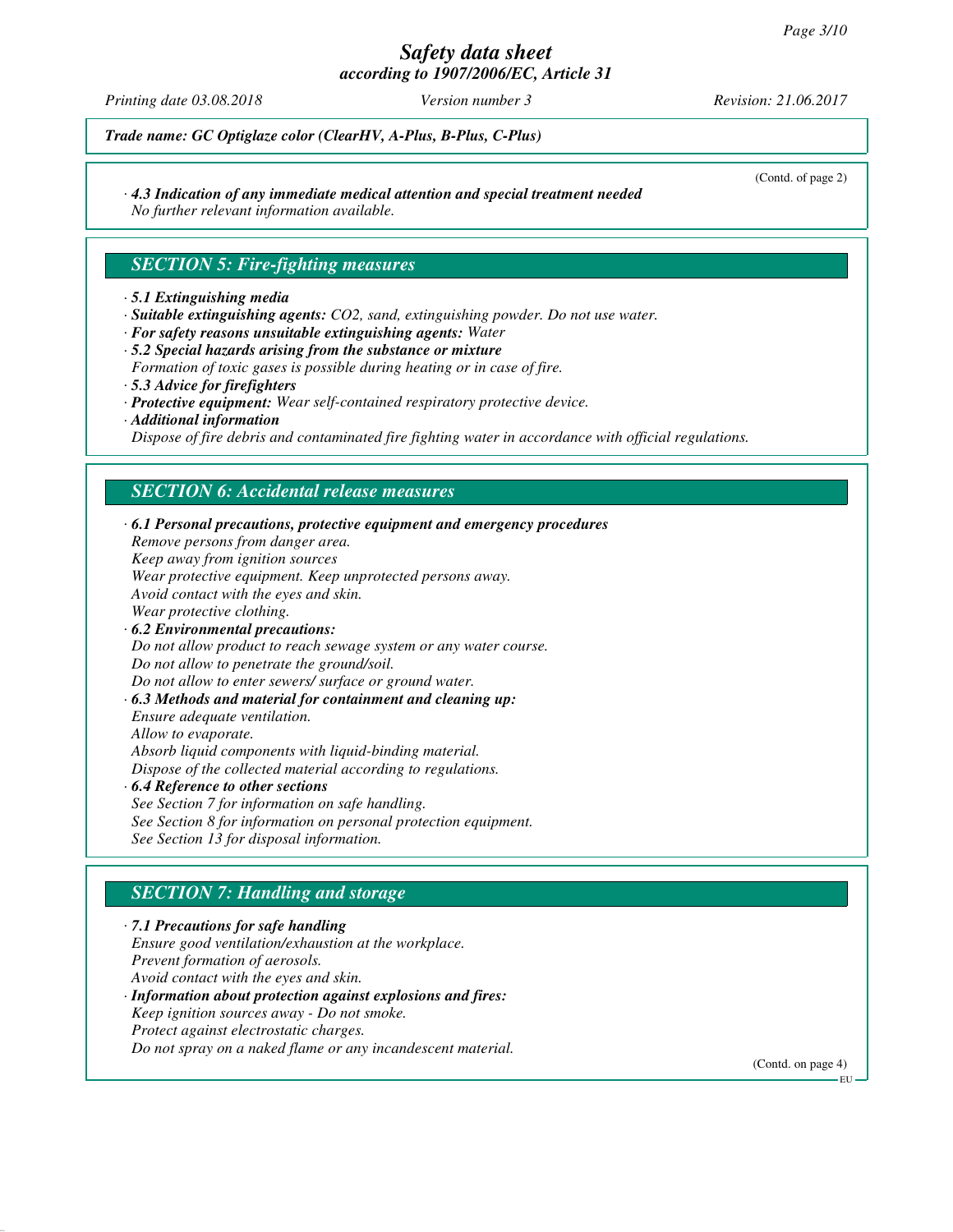*Printing date 03.08.2018 Version number 3 Revision: 21.06.2017*

*Trade name: GC Optiglaze color (ClearHV, A-Plus, B-Plus, C-Plus)*

(Contd. of page 3)

- *· 7.2 Conditions for safe storage, including any incompatibilities*
- *· Storage:*
- *· Requirements to be met by storerooms and receptacles: Store in a cool location. Store only in unopened original receptacles.*
- *· Information about storage in one common storage facility: Store away from foodstuffs. · Further information about storage conditions: Keep receptacle tightly sealed.*
- *Store in cool, dry conditions in well sealed receptacles.*

*Protect from heat and direct sunlight.*

*Store in a cool place.*

*· 7.3 Specific end use(s) No further relevant information available.*

## *SECTION 8: Exposure controls/personal protection*

*· Additional information about design of technical systems: No further data; see item 7.*

*· 8.1 Control parameters*

*· Components with limit values that require monitoring at the workplace:*

*80-62-6 Methyl methacrylate*

*IOELV Short-term value: 100 ppm*

*Long-term value: 50 ppm*

*· DNELs*

#### *80-62-6 Methyl methacrylate*

*Dermal DNEL dermal 13.67 mg/kg bw/day (man) (worker, l. te., syst.)*

*Inhalative DNEL inhalation 208 mg/m3 (air) (worker, l. te., syst.)*

*· Additional information: The lists that were valid during the creation were used as basis.*

#### *· 8.2 Exposure controls*

- *· Personal protective equipment:*
- *· General protective and hygienic measures:*
- *The usual precautionary measures for handling chemicals should be followed.*
- *Avoid contact with the eyes and skin.*

*Wash hands before breaks and at the end of work.*

*Avoid contact with the skin.*

*Keep away from foodstuffs, beverages and feed.*

*Immediately remove all soiled and contaminated clothing.*

*· Breathing equipment:*

*In case of brief exposure or low pollution use respiratory filter device. In case of intensive or longer exposure use respiratory protective device that is independent of circulating air. Suitable respiratory protective device recommended.*

*· Protection of hands:*

*Due to missing tests no recommendation to the glove material can be given for the product/ the preparation/ the chemical mixture.*



*Protective gloves*

(Contd. on page 5)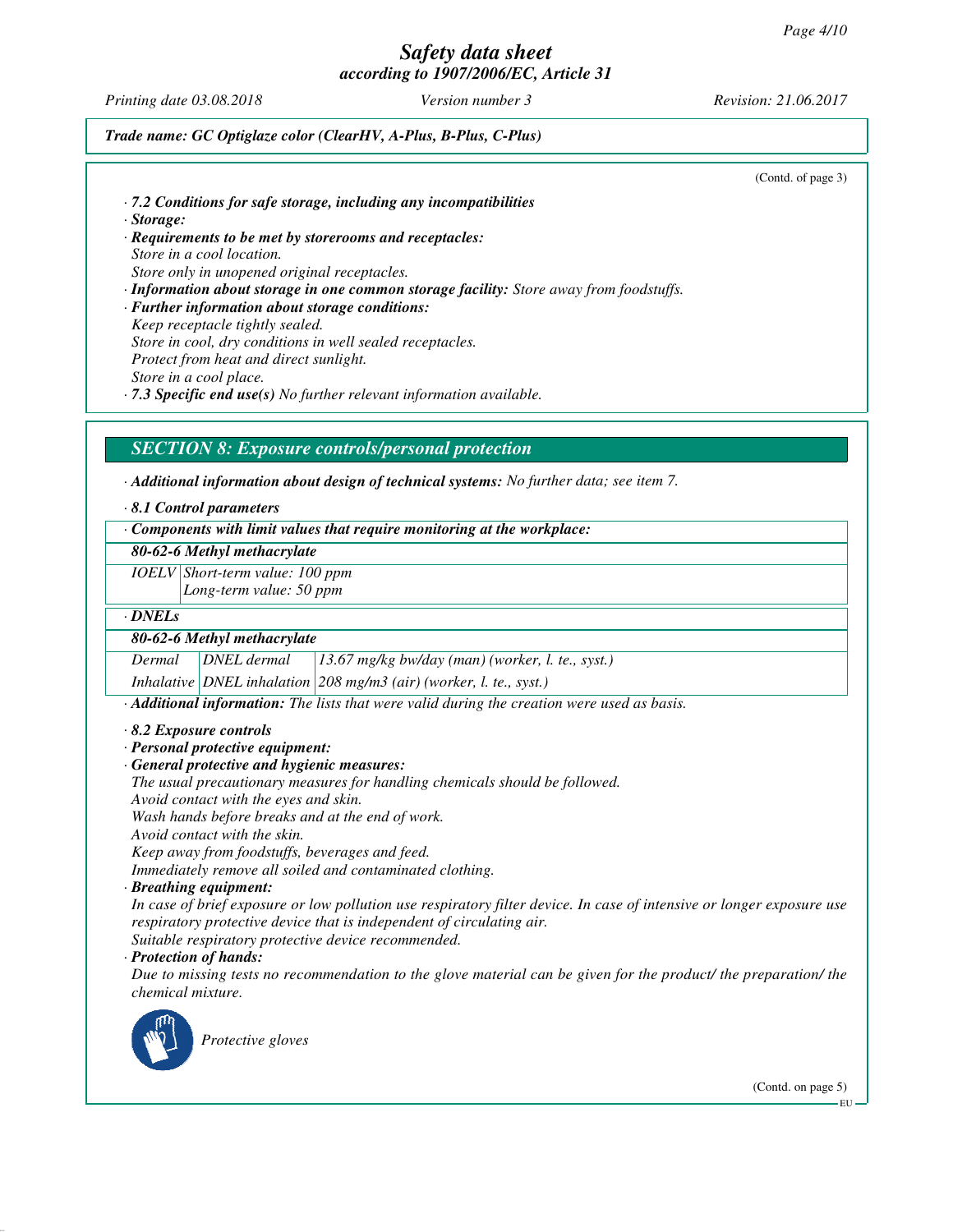*Printing date 03.08.2018 Version number 3 Revision: 21.06.2017*

*Trade name: GC Optiglaze color (ClearHV, A-Plus, B-Plus, C-Plus)*

*· Material of gloves*

(Contd. of page 4)

*The selection of the suitable gloves does not only depend on the material, but also on further marks of quality and varies from manufacturer to manufacturer. As the product is a preparation of several substances, the resistance of the glove material can not be calculated in advance and has therefore to be checked prior to the application. · Penetration time of glove material*

## *The exact break through time has to be found out by the manufacturer of the protective gloves and has to be observed.*

*· Eye protection:*

*Tightly sealed goggles*

## *SECTION 9: Physical and chemical properties*

| · 9.1 Information on basic physical and chemical properties |                                               |
|-------------------------------------------------------------|-----------------------------------------------|
| · General Information                                       |                                               |
| $\cdot$ Appearance:                                         |                                               |
| Form:                                                       | Fluid                                         |
| Color:                                                      | According to product specification            |
| $\cdot$ Odor:                                               | Pungent                                       |
| · Odor threshold:                                           | Not determined.                               |
| $\cdot$ pH-value:                                           | Not determined.                               |
| · Change in condition                                       |                                               |
| <b>Melting point/Melting range:</b>                         | Undetermined.                                 |
| <b>Boiling point/Boiling range:</b>                         | Undetermined.                                 |
| · Flash point:                                              | $10^{\circ}C$                                 |
| · Flammability (solid, gaseous):                            | Not applicable.                               |
| · Ignition temperature:                                     | Undetermined.                                 |
| · Decomposition temperature:                                | Not determined.                               |
| $\cdot$ Auto igniting:                                      | Product is not selfigniting.                  |
| · Danger of explosion:                                      | Product does not present an explosion hazard. |
| · Explosion limits:                                         |                                               |
| Lower:                                                      | 2.1 Vol %                                     |
| <b>Upper:</b>                                               | $12.5$ Vol $%$                                |
| $\cdot$ Vapor pressure:                                     | Not determined.                               |
| $\cdot$ Density at 20 °C:                                   | $1.06$ g/cm <sup>3</sup>                      |
| · Relative density                                          | Not determined.                               |
| · Vapor density                                             | Not determined.                               |
| $\cdot$ Evaporation rate                                    | Not determined.                               |
| · Solubility in / Miscibility with                          |                                               |
| Water:                                                      | Insoluble.                                    |
| · Partition coefficient (n-octanol/water): Not determined.  |                                               |
|                                                             | (Contd. on page 6)                            |

EU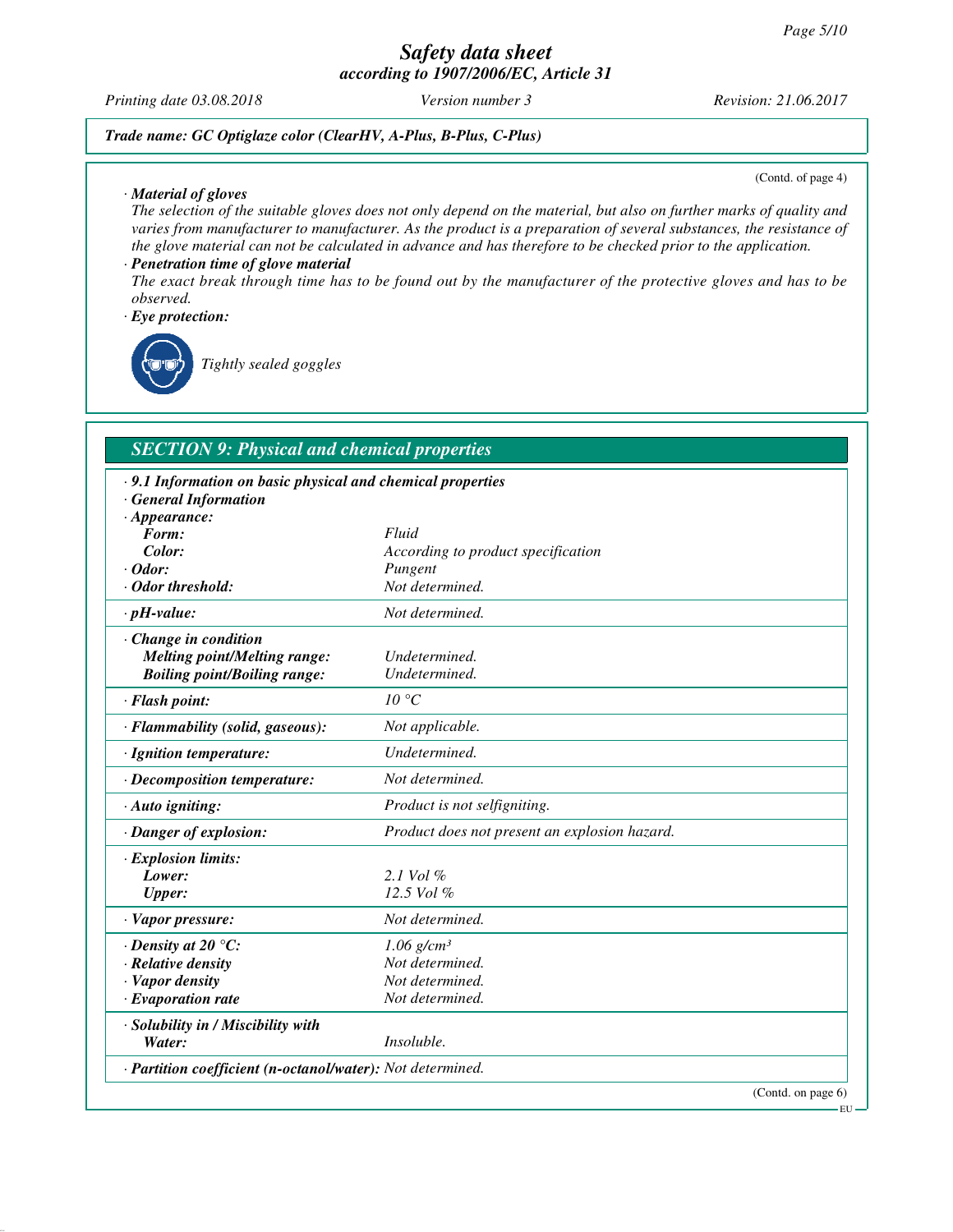*Printing date 03.08.2018 Version number 3 Revision: 21.06.2017*

## *Trade name: GC Optiglaze color (ClearHV, A-Plus, B-Plus, C-Plus)*

|                               | (Contd. of page $5$ )                      |
|-------------------------------|--------------------------------------------|
| $\cdot$ Viscosity:            |                                            |
| Dynamic:                      | Not determined.                            |
| Kinematic:                    | Not determined.                            |
| · Solvent content:            |                                            |
| Organic solvents:             | $0.0\%$                                    |
| $VOC$ (EC)                    | 0.0 g/l                                    |
| $\cdot$ 9.2 Other information | No further relevant information available. |

# *SECTION 10: Stability and reactivity*

*· 10.1 Reactivity No further relevant information available.*

*· 10.2 Chemical stability*

- *· Thermal decomposition / conditions to be avoided: No decomposition if used according to specifications.*
- *· 10.3 Possibility of hazardous reactions No dangerous reactions known.*

*· 10.4 Conditions to avoid No further relevant information available.*

- *· 10.5 Incompatible materials: No further relevant information available.*
- *· 10.6 Hazardous decomposition products: No dangerous decomposition products known.*

## *SECTION 11: Toxicological information*

*· 11.1 Information on toxicological effects*

*· Acute toxicity: Based on available data, the classification criteria are not met.*

## *· LD/LC50 values that are relevant for classification:*

#### *80-62-6 Methyl methacrylate*

*Oral LD50 6000 mg/kg (rabbit) Dermal LD50 >5000 mg/kg (rab)*

*Inhalative LC50/4 h 29.8 mg/l (rat (f+m))*

*· Primary irritant effect:*

*· on the skin:*

*Causes skin irritation.*

- *· on the eye: Based on available data, the classification criteria are not met.*
- *· Sensitization:*

*May cause an allergic skin reaction.*

*· Additional toxicological information:*

#### *· OSHA-Ca (Occupational Safety & Health Administration)*

*None of the ingredients is listed.*

*· Repeated dose toxicity No further relevant information available.*

- *· CMR effects (carcinogenity, mutagenicity and toxicity for reproduction) No further relevant information available.*
- *· Germ cell mutagenicity Based on available data, the classification criteria are not met.*
- *· Carcinogenicity Based on available data, the classification criteria are not met.*

*· Reproductive toxicity Based on available data, the classification criteria are not met.*

*· STOT-single exposure*

*May cause respiratory irritation.*

*· STOT-repeated exposure Based on available data, the classification criteria are not met.*

(Contd. on page 7)

EU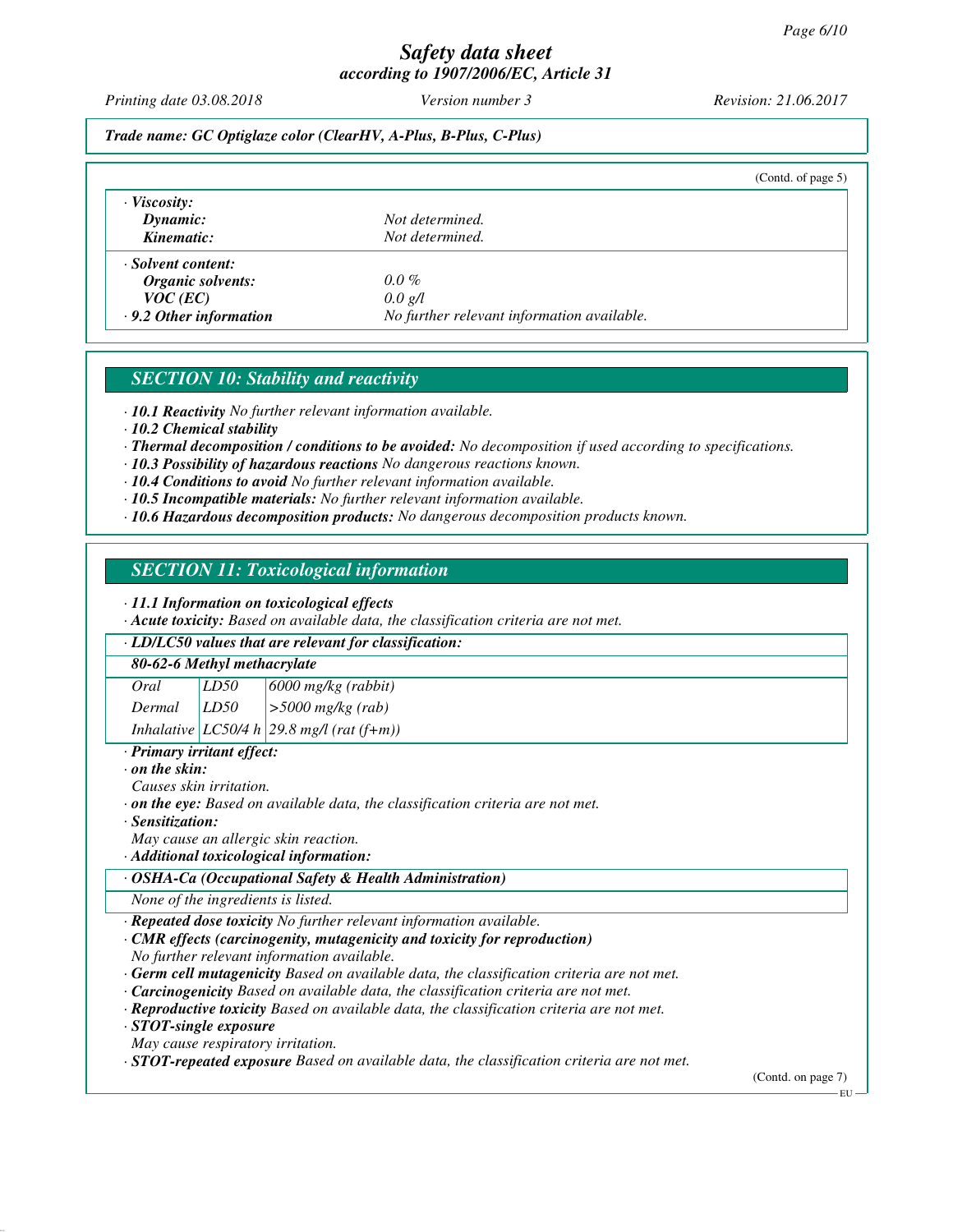*Printing date 03.08.2018 Version number 3 Revision: 21.06.2017*

*Trade name: GC Optiglaze color (ClearHV, A-Plus, B-Plus, C-Plus)*

*· Aspiration hazard Based on available data, the classification criteria are not met.*

## *SECTION 12: Ecological information*

#### *· 12.1 Toxicity*

- *· Aquatic toxicity: No further relevant information available.*
- *· 12.2 Persistence and degradability No further relevant information available.*
- *· 12.3 Bioaccumulative potential No further relevant information available.*
- *· 12.4 Mobility in soil No further relevant information available.*
- *· Additional ecological information:*
- *· General notes:*
- *Water hazard class 1 (Self-assessment): slightly hazardous for water Do not allow undiluted product or large quantities of it to reach ground water, water course or sewage system.*
- *· 12.5 Results of PBT and vPvB assessment*
- *· PBT: Not applicable.*
- *· vPvB: Not applicable.*
- *· 12.6 Other adverse effects No further relevant information available.*

## *SECTION 13: Disposal considerations*

#### *· 13.1 Waste treatment methods*

*· Recommendation:*

*Must not be disposed of together with household garbage. Do not allow product to reach sewage system.*

*· Uncleaned packagings:*

*· Recommendation: Disposal must be made according to official regulations.*

# *SECTION 14: Transport information*

| $\cdot$ 14.1 UN-Number<br>· ADR, IMDG, IATA | <i>UN1247</i>                                           |
|---------------------------------------------|---------------------------------------------------------|
| $\cdot$ 14.2 UN proper shipping name        |                                                         |
| $\cdot$ <i>DOT</i>                          | Methyl methacrylate monomer, stabilized mixture         |
| $-ADR$                                      | 1247 METHYL METHACRYLATE MONOMER, STABILIZED<br>mixture |
| $\cdot$ IMDG, IATA                          | METHYL METHACRYLATE MONOMER, STABILIZED<br>mixture      |
| $\cdot$ 14.3 Transport hazard class(es)     |                                                         |
| $-ADR$                                      |                                                         |
|                                             |                                                         |
| · Class                                     | $3(F1)$ Flammable liquids                               |
|                                             | (Contd. on page 8)                                      |

(Contd. of page 6)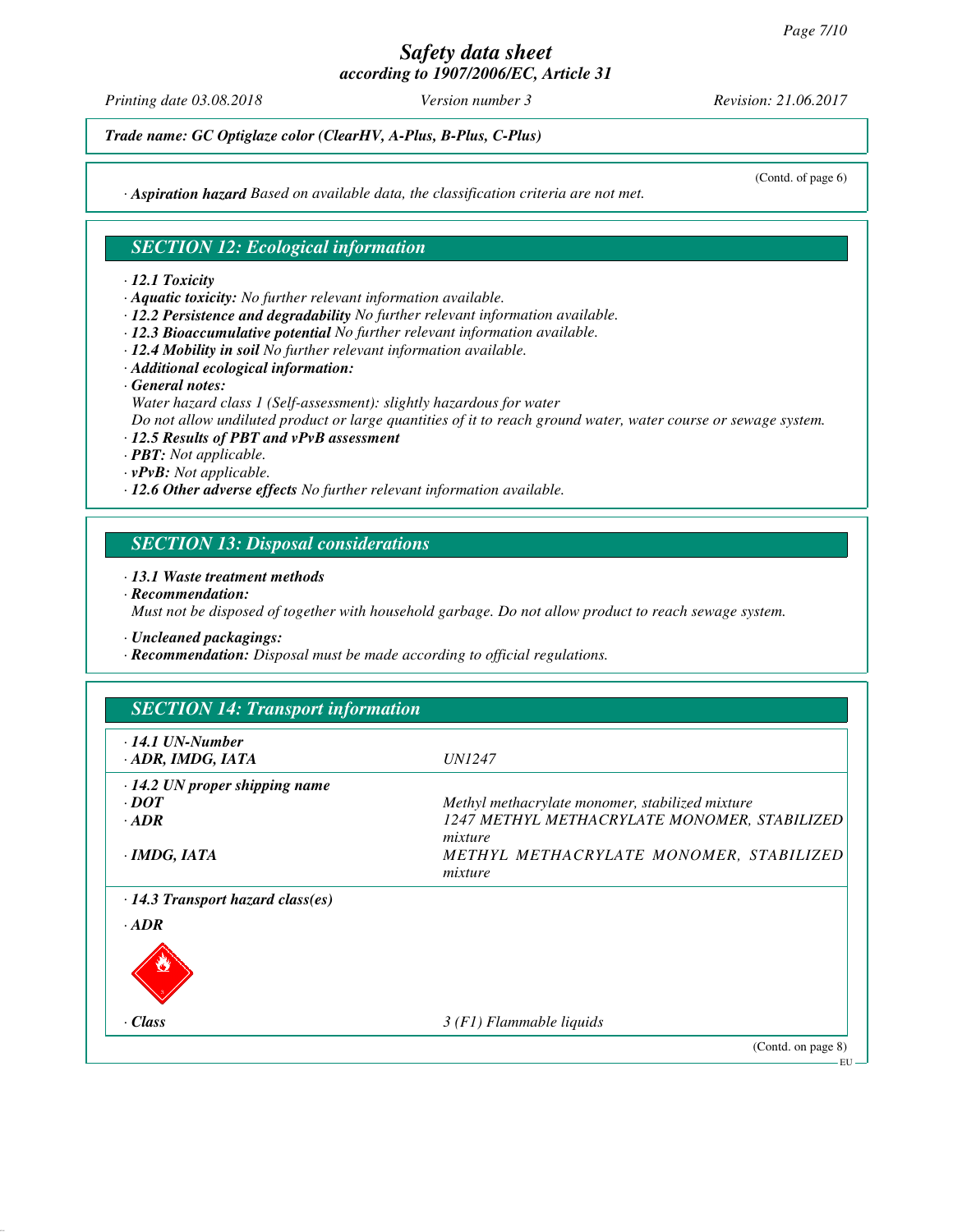*Printing date 03.08.2018 Version number 3 Revision: 21.06.2017*

*Trade name: GC Optiglaze color (ClearHV, A-Plus, B-Plus, C-Plus)*

|                                                                     | (Contd. of page 7)                                                |
|---------------------------------------------------------------------|-------------------------------------------------------------------|
| · Label                                                             | 3                                                                 |
| $\cdot$ IMDG, IATA                                                  |                                                                   |
|                                                                     |                                                                   |
|                                                                     |                                                                   |
| · Class                                                             | 3 Flammable liquids                                               |
| $\cdot$ <i>Label</i>                                                | 3                                                                 |
| · 14.4 Packing group                                                |                                                                   |
| · ADR, IMDG, IATA                                                   | $I\!I$                                                            |
| · 14.5 Environmental hazards:                                       |                                                                   |
| $\cdot$ Marine pollutant:                                           | No                                                                |
| · 14.6 Special precautions for user                                 | Warning: Flammable liquids                                        |
| · Danger code (Kemler):                                             | 339                                                               |
| · EMS Number:                                                       | $F-E,S-D$                                                         |
| · Stowage Category                                                  | B                                                                 |
| · Stowage Code                                                      | SW2 Clear of living quarters.                                     |
| $\cdot$ 14.7 Transport in bulk according to Annex II of             |                                                                   |
| <b>MARPOL73/78 and the IBC Code</b>                                 | Not applicable.                                                   |
| · Transport/Additional information:                                 |                                                                   |
| $\cdot$ ADR                                                         |                                                                   |
| $\cdot$ Limited quantities (LQ)                                     | 1L                                                                |
| $\cdot$ Excepted quantities (EQ)                                    | Code: E2                                                          |
|                                                                     | Maximum net quantity per inner packaging: 30 ml                   |
|                                                                     | Maximum net quantity per outer packaging: 500 ml<br>$\mathcal{L}$ |
| · Transport category<br>· Tunnel restriction code                   | D/E                                                               |
|                                                                     |                                                                   |
| $\cdot$ IMDG                                                        | IL                                                                |
| $\cdot$ Limited quantities (LQ)<br>$\cdot$ Excepted quantities (EQ) | Code: E2                                                          |
|                                                                     | Maximum net quantity per inner packaging: 30 ml                   |
|                                                                     | Maximum net quantity per outer packaging: 500 ml                  |
| · UN "Model Regulation":                                            | UN 1247 METHYL METHACRYLATE MONOMER,                              |
|                                                                     | STABILIZED MIXTURE, 3, II                                         |

# *SECTION 15: Regulatory information*

*· 15.1 Safety, health and environmental regulations/legislation specific for the substance or mixture · Sara*

*· Section 355 (extremely hazardous substances):*

*None of the ingredient is listed.*

## *· Section 313 (Specific toxic chemical listings):*

*80-62-6 Methyl methacrylate*

(Contd. on page 9)

EU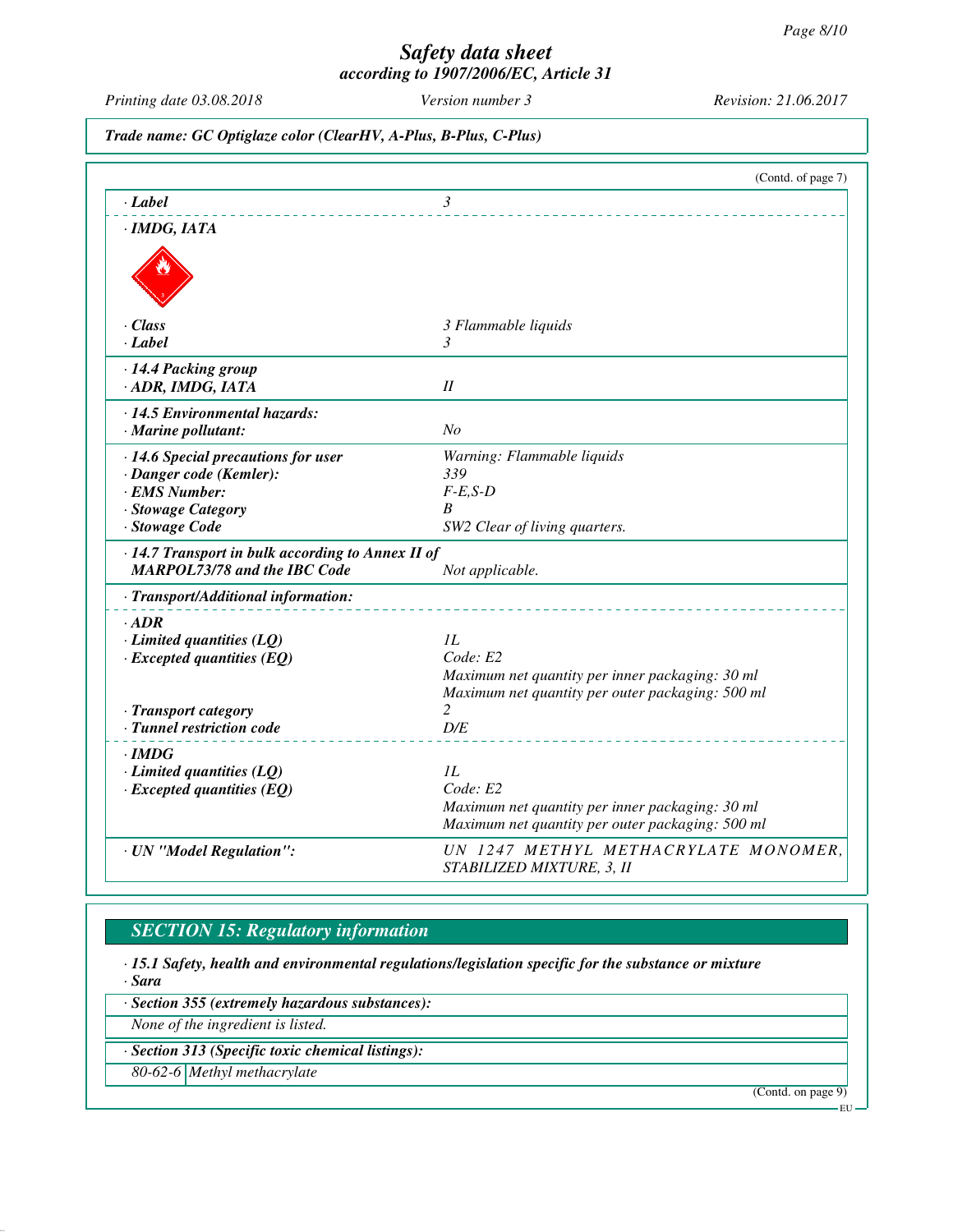*Printing date 03.08.2018 Version number 3 Revision: 21.06.2017*

*Trade name: GC Optiglaze color (ClearHV, A-Plus, B-Plus, C-Plus)*

(Contd. of page 8)

*· Proposition 65*

*· Chemicals known to cause cancer:*

*None of the ingredients is listed.*

*· Chemicals known to cause reproductive toxicity for females:*

*None of the ingredients is listed.*

*· Chemicals known to cause reproductive toxicity for males:*

*None of the ingredients is listed.*

#### *· Chemicals known to cause developmental toxicity:*

*None of the ingredients is listed.*

#### *· Carcinogenic categories*

*· EPA (Environmental Protection Agency)*

*80-62-6 Methyl methacrylate E, NL*

*· TLV (Threshold Limit Value established by ACGIH)*

*80-62-6 Methyl methacrylate A4*

*· MAK (German Maximum Workplace Concentration)*

*None of the ingredients is listed.*

*· NIOSH-Ca (National Institute for Occupational Safety and Health)*

*None of the ingredients is listed.*

*· Directive 2012/18/EU*

*· Named dangerous substances - ANNEX I None of the ingredients is listed.*

*· Seveso category P5c FLAMMABLE LIQUIDS*

*· Qualifying quantity (tonnes) for the application of lower-tier requirements 5.000 t*

- *· Qualifying quantity (tonnes) for the application of upper-tier requirements 50.000 t*
- *· REGULATION (EC) No 1907/2006 ANNEX XVII Conditions of restriction: 3*

*· 15.2 Chemical safety assessment: A Chemical Safety Assessment has not been carried out.*

# *SECTION 16: Other information*

#### *· Relevant phrases*

*H225 Highly flammable liquid and vapour.*

*H315 Causes skin irritation.*

*H317 May cause an allergic skin reaction.*

*H335 May cause respiratory irritation.*

*H361f Suspected of damaging fertility.*

*· Classification according to Regulation (EC) No 1272/2008 Calculation method*

*· Department issuing SDS: Regulatory affairs*

*· Contact: msds@gc.dental*

*· Abbreviations and acronyms:*

*RID: Règlement international concernant le transport des marchandises dangereuses par chemin de fer (Regulations Concerning the International Transport of Dangerous Goods by Rail) IATA-DGR: Dangerous Goods Regulations by the "International Air Transport Association" (IATA)*

*ICAO: International Civil Aviation Organisation*

*ICAO-TI: Technical Instructions by the "International Civil Aviation Organisation" (ICAO)*

*ADR: Accord européen sur le transport des marchandises dangereuses par Route (European Agreement concerning the International Carriage of Dangerous Goods by Road)*

*IMDG: International Maritime Code for Dangerous Goods*

*DOT: US Department of Transportation*

*IATA: International Air Transport Association*

(Contd. on page 10)